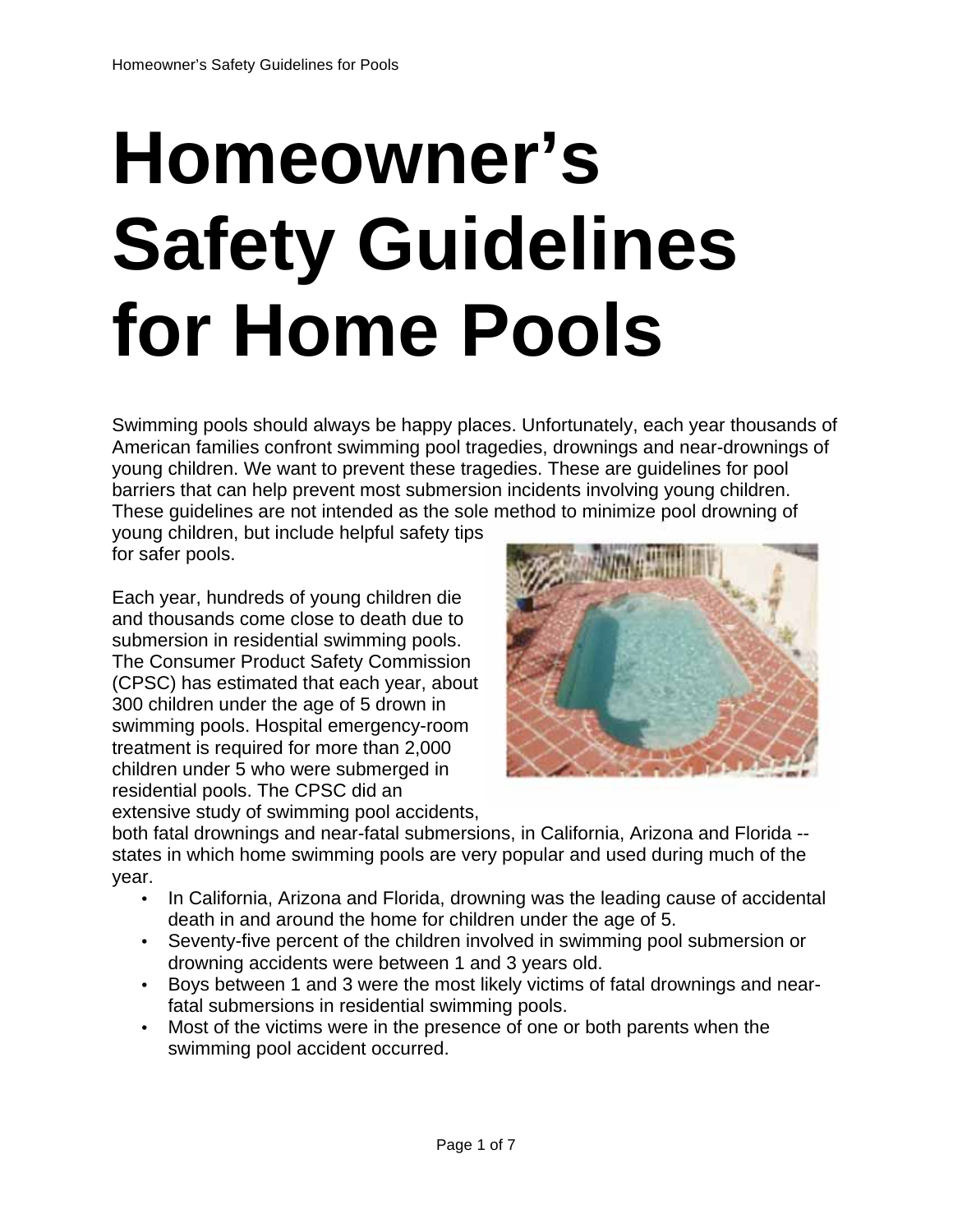- Nearly half of the child victims were last seen in the house before the pool accident occurred. In addition, 23% of the accident victims were last seen on the porch or patio, or in the yard.
- This means that 69% of the children who became victims in swimming pool accidents were not expected to be in or at the pool, but were found drowned or submerged in the water.
- Sixty-five percent of the accidents occurred in a pool owned by the victim's immediate family, and 33% of the accidents occurred in pools owned by relatives or friends.
- Fewer than 2% of the pool accidents were the result of children trespassing on property where they didn't live or belong.
- Seventy-seven percent of the swimming pool accident victims had been missing for five minutes or less when they were found in the pool, drowned or submerged.

The speed with which swimming pool drownings and submersions can occur is a special concern: by the time a child's absence is noted, the child may have drowned. Anyone who has cared for a toddler knows how fast young children can move. Toddlers are inquisitive and impulsive, and lack a realistic sense of danger. These behaviors, coupled with a child's ability to move quickly and unpredictably, make swimming pools particularly hazardous for households with young children.

Swimming pool drownings of young children have another particularly insidious feature: these are silent deaths. It is unlikely that splashing or screaming will occur to alert a parent or caregiver that a child is in trouble. The best way to reduce child drownings in residential pools is for pool owners to construct and maintain barriers that prevent young children from gaining access to pools. However, there are no substitutes for diligent supervision.

# **Why the Swimming Pool Guidelines Were Developed**

Young child can get over a pool barrier if the barrier is too low, or if the barrier has handholds or footholds for a child to use for climbing. The guidelines recommend that the top of a pool barrier be at least 48 inches above grade, measured on the side of the barrier which faces away from the swimming pool. Eliminating handholds and footholds, and minimizing the size of openings in a barrier's construction, can prevent inquisitive children from climbing pool barriers.

For a solid barrier, no indentations or protrusions should be present, other than normal construction tolerances and masonry joints. For a barrier (fence) made up of horizontal and vertical members, if the distance between the tops of the horizontal members is less than 45 inches, the horizontal members should be on the swimming pool-side of the fence. The spacing of the vertical members should not exceed 1-3/4 inches. This size is based on the foot-width of a young child, and is intended to reduce the potential for a child to gain a foothold. If there are any decorative cutouts in the fence, the space within the cutouts should not exceed 1-3/4 inches.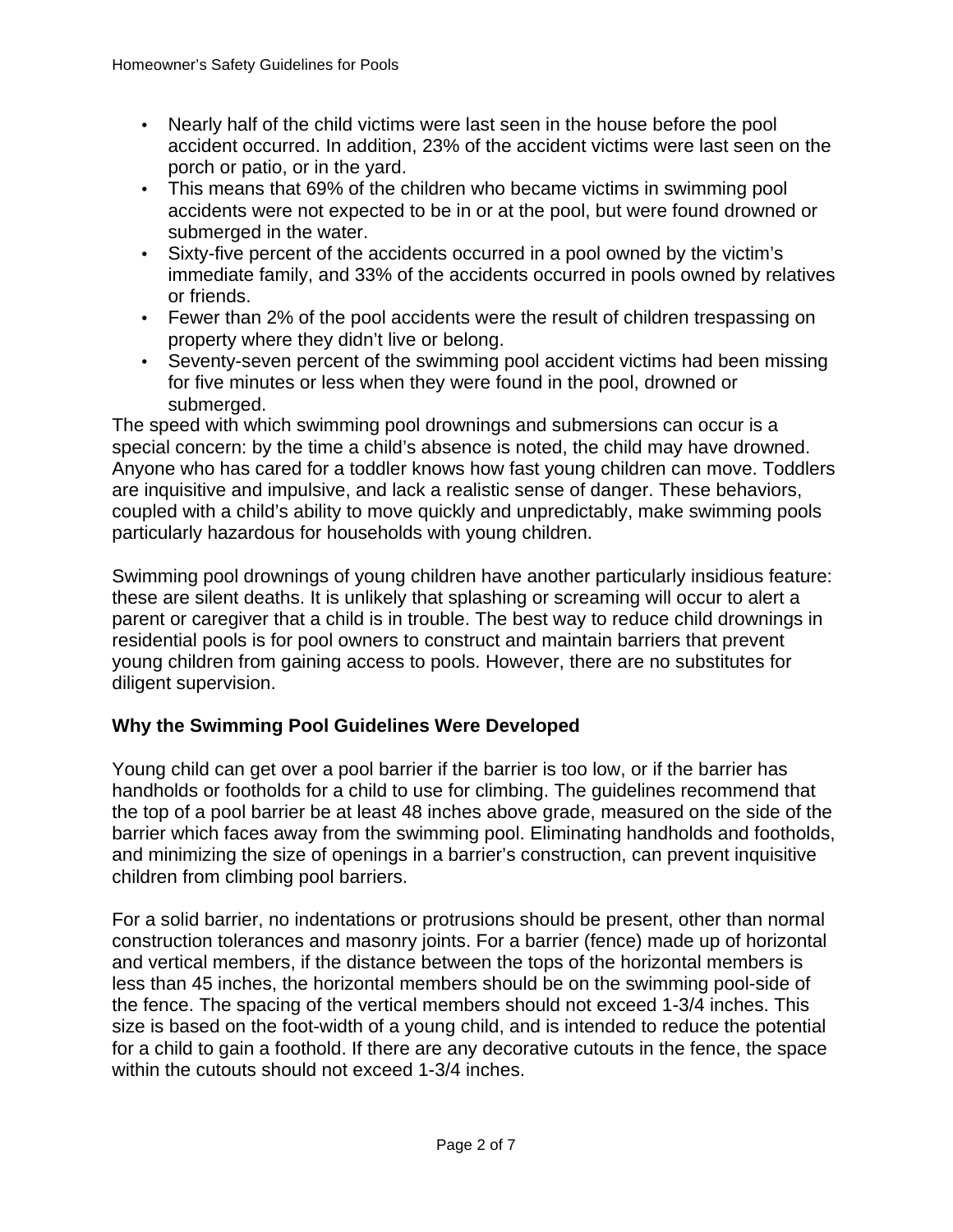The definition of pool includes spas and hot tubs. The swimming pool-barrier guidelines, therefore, apply to these structures, as well as to conventional swimming pools.

# **How to Prevent a Child from Getting OVER a Pool Barrier**

A successful pool barrier prevents a child from getting OVER, UNDER or THROUGH, and keeps the child from gaining access to the pool except when supervising adults are present.

# **The Swimming Pool-Barrier Guidelines**

If the distance between the tops of the horizontal members is more than 45 inches, the horizontal members can be on the side of the fence facing away from the pool. The spacing between vertical members should not exceed 4 inches. This size is based on the head-breadth and chest depth of a young child, and is intended to prevent a child from passing through an opening. Again, if there are any decorative cutouts in the

fence, the space within the cutouts should not exceed 1- 3/4 inches.

For a chain-link fence, the mesh size should not exceed 1- 1/4 inches square, unless slats fastened at the top or bottom of the fence are used to reduce mesh openings to no more than 1-3/4 inches.

For a fence made up of diagonal members (lattice work), the maximum opening in the lattice should not exceed 1- 3/4 inches.

Above-ground pools should have barriers. The pool structure itself can sometimes serves as a barrier, or a barrier can be mounted on top of the pool structure. Then, there are two possible ways to prevent young children from climbing up into an above-ground pool. The steps or ladder can be designed to be secured, locked or removed



to prevent access, or the steps or ladder can be surrounded by a barrier, such as those described above. For any pool barrier, the maximum clearance at the bottom of the barrier should not exceed 4 inches above grade, when the measurement is done on the side of the barrier facing away from the pool.

If an above-ground pool has a barrier on the top of the pool, the maximum vertical clearance between the top of the pool and the bottom of the barrier should not exceed 4 inches. Preventing a child from getting through a pool barrier can be done by restricting the sizes of openings in a barrier, and by using self-closing and self-latching gates. To prevent a young child from getting through a fence or other barrier, all openings should be small enough so that a 4-inch diameter sphere cannot pass through. This size is based on the head- breadth and chest-depth of a young child.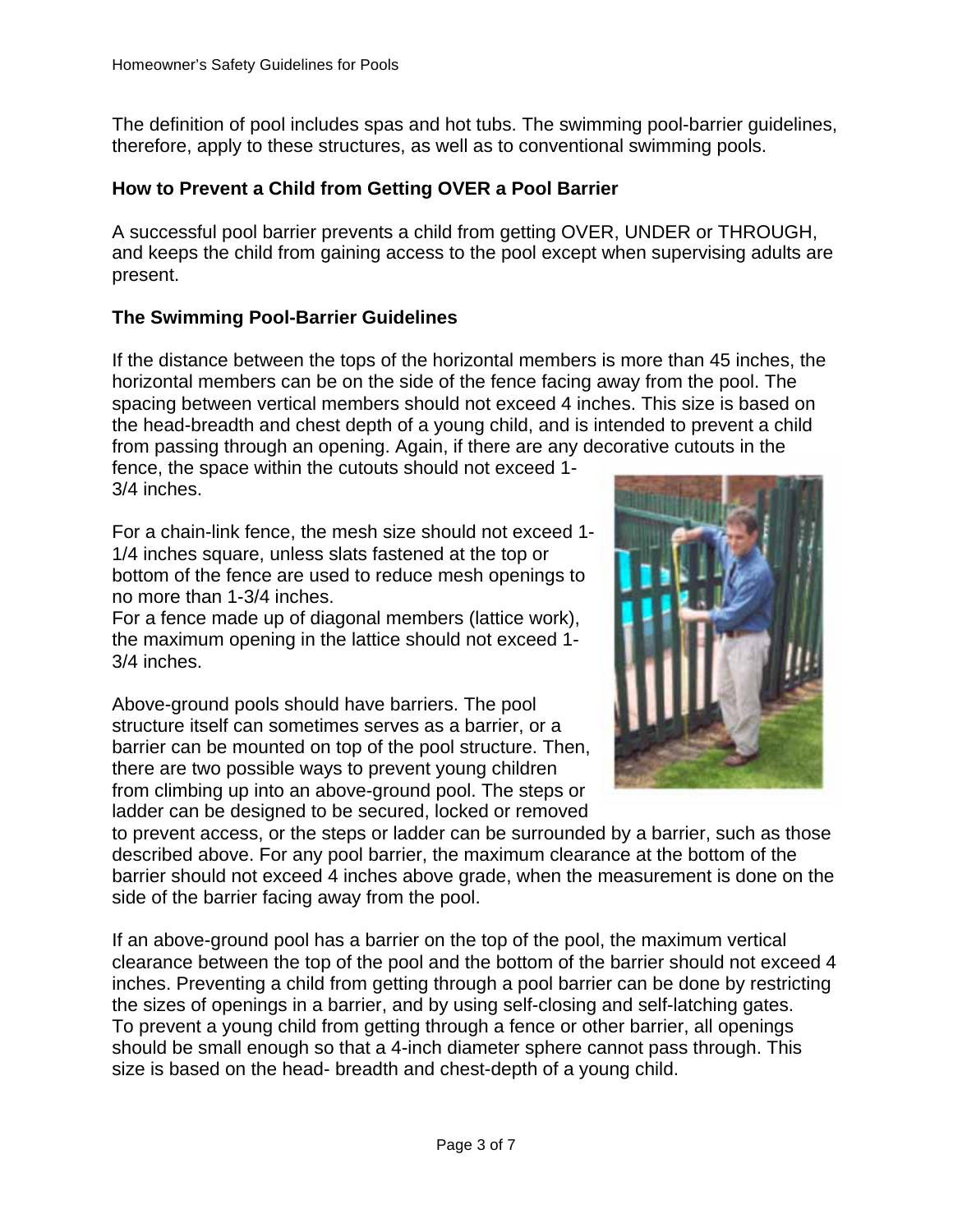## **Gates**

There are two kinds of gates which might be found on a residential property. Both can play a part in the design of a swimming pool barrier.

Pedestrian gates are the gates people walk through. Swimming pool barriers should be equipped with a gate or gates which restrict access to the pool. A locking device should be included in the gate's design. Gates should open out from the pool and should be self-closing and self-latching. If a gate is properly designed, even if the gate is not completely latched, a young child pushing on the gate in order to enter the pool area will at least close the gate and may actually engage the latch. When the release mechanism of the self-latching device is less than 54 inches from the bottom of the gate, the release mechanism for the gate should be at least 3 inches below the top of the gate on the side facing the pool. Placing the release mechanism at this height prevents a young child from reaching over the top of a gate and releasing the latch. Also, the gate and barrier should have no opening greater than 1/2-inch within 18 inches of the latch release mechanism. This prevents a young child from reaching through the gate and releasing the latch.

Other gates should be equipped with self-latching devices. The self-latching devices should be installed as described for pedestrian gates.

## **How to Prevent a Child from Getting UNDER or THROUGH a Pool Barrier**

In many homes, doors open directly onto the pool area or onto a patio which leads to the pool. In such cases, the wall of the house is an important part of the pool barrier, and passage through any doors in the house wall should be controlled by security measures. The importance of controlling a young child's movement from the house to the pool is demonstrated by the statistics obtained during the CPSC's study of pool incidents in California, Arizona and Florida. Almost half (46%) of the children who became victims of pool accidents were last seen in the house just before they were found in the pool.

All doors which give access to a swimming pool should be equipped with an audible alarm which sounds when the door and/or screen are opened. The alarm should sound for 30 seconds or more within seven seconds after the door is opened. It should also be loud, at least 85 decibels, when measured 10 feet away from the alarm mechanism. The alarm sound should be distinct from other sounds in the house, such as the telephone, doorbell and smoke alarm. The alarm should have an automatic re-set feature. Because adults will want to pass through house doors in the pool barrier without setting off the alarm, the alarm should have a switch that allows adults to temporarily de-activate the alarm for up to 15 seconds. The de-activation switch could be a touch pad (keypad) or a manual switch, and should be located at least 54 inches above the threshold of the door covered by the alarm. This height was selected based on the reaching ability of young children.

Power safety covers can be installed on pools to serve as security barriers. Power safety covers should conform to the specifications in ASTM F 1346-91. This standard specifies safety performance requirements for pool covers to protect young children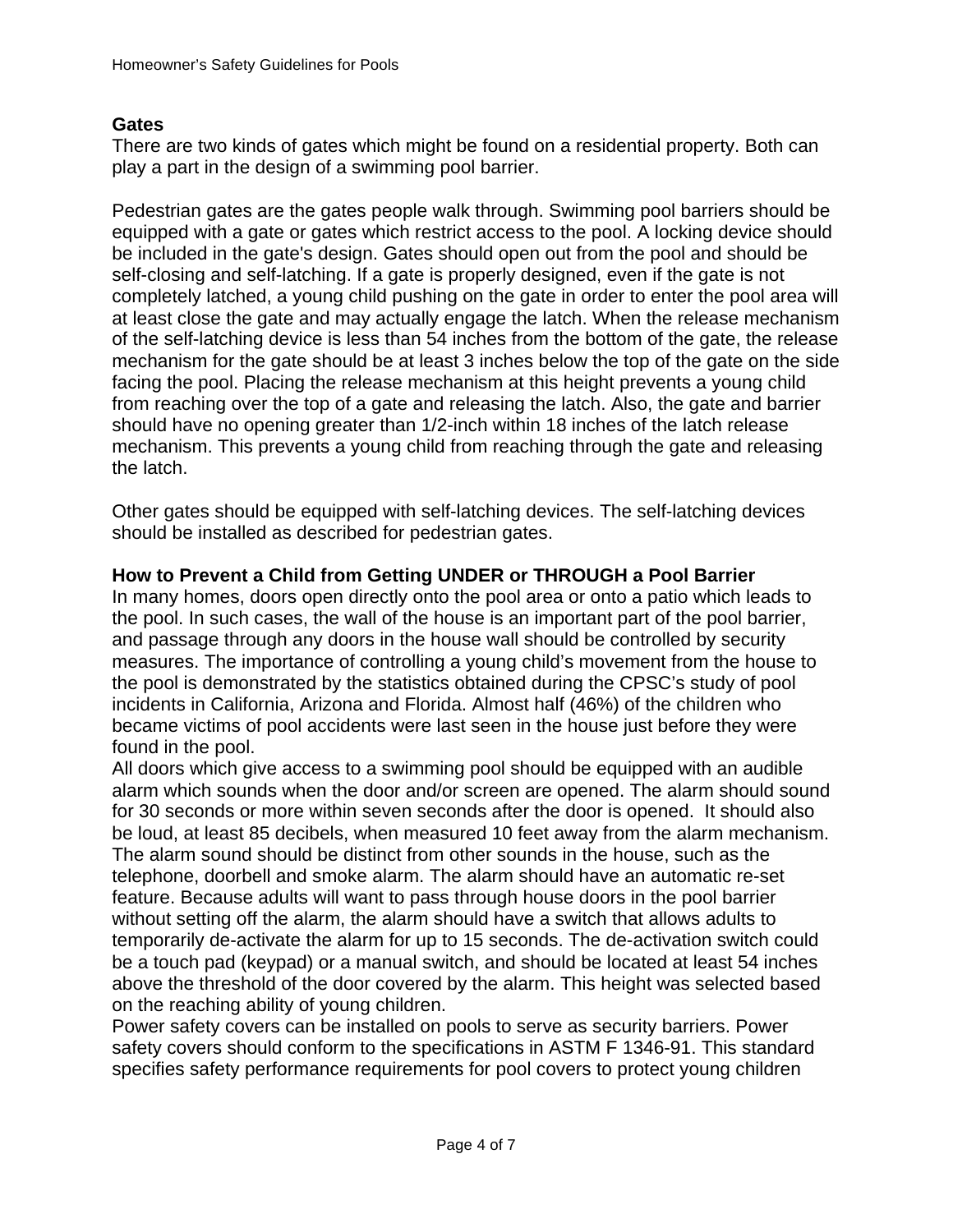from drowning. Self-closing doors with self-latching devices could also be used to safeguard doors which give ready access to a swimming pool.

#### **Indoor Pools**

When a pool is located completely within a house, the walls that surround the pool should be equipped to serve as pool safety barriers. Measures recommended above where a house wall serves as part of a safety barrier also apply for all the walls surrounding an indoor pool.



#### **Guidelines**

An outdoor swimming pool, including an in-ground, above-ground, or on-ground pool, hot tub, or spa, should be provided with a barrier which complies with the following:

1. The top of the barrier should be at least 48 inches above grade, measured on the side of the barrier which faces away from the swimming pool. The maximum vertical clearance between grade and the bottom of the barrier should be 4 inches measured on the side of the barrier which faces away from the swimming pool. Where the top of the pool structure is above grade, such as an above-ground pool, the barrier may be at ground level, such as the pool structure, or mounted on top of the pool structure. Where the barrier is mounted on top of the pool structure, the maximum vertical

clearance between the top of the pool structure and the bottom of the barrier should be 4 inches.

2. Openings in the barrier should not allow passage of a 4-inch diameter sphere.

3. Solid barriers, which do not have openings, such as a masonry and stone wall, should not contain indentations or protrusions, except for normal construction tolerances and tooled masonry joints.

4. Where the barrier is composed of horizontal and vertical members, and the distance between the tops of the horizontal members is less than 45 inches, the horizontal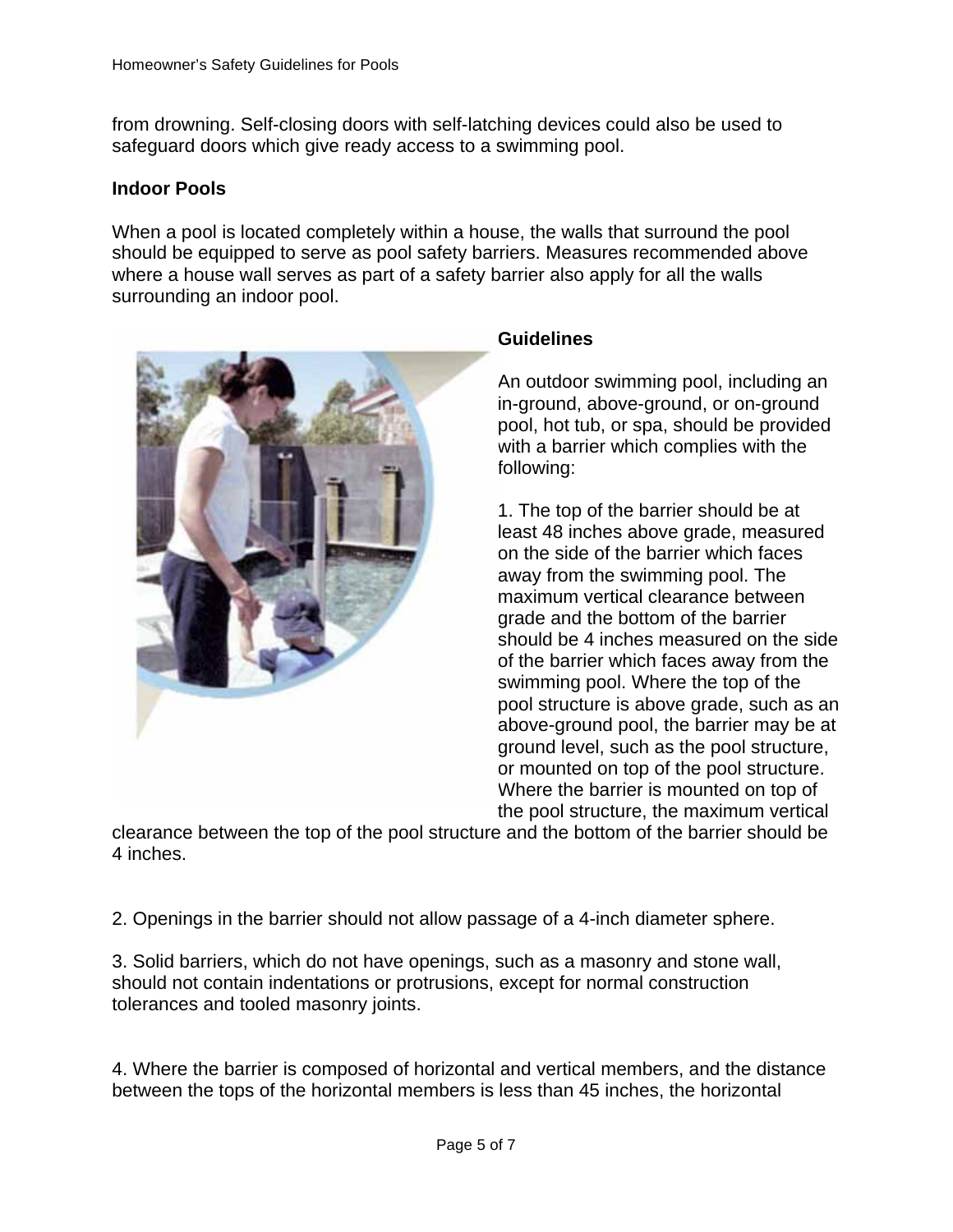members should be located on the swimming pool-side of the fence. Spacing between vertical members should not exceed 1-3/4 inches in width. Where there are decorative cutouts, spacing within the cutouts should not exceed 1-3/4 inches in width.

5. Where the barrier is composed of horizontal and vertical members, and the distance between the tops of the horizontal members is 45 inches or more, spacing between vertical members should not exceed 4 inches. Where there are decorative cutouts, spacing within the cutouts should not exceed 1-3/4 inches in width.

6. The maximum mesh size for chain-link fences should not exceed 1-3/4 inch square, unless the fence is provided with slats fastened at the top or the bottom which reduce the openings to no more than 1-3/4 inches.

7. Where the barrier is composed of diagonal members, such as a lattice fence, the maximum opening formed by the diagonal members should be no more than 1-3/4 inches.

8. Access gates to the pool should be equipped to accommodate a locking device. Pedestrian access gates should open outward, away from the pool, and should be selfclosing and have a self-latching device. Gates other than pedestrian access gates should have a self-latching device, where the release mechanism of the self-latching device is located less than 54 inches from the bottom of the gate.

- The release mechanism should be located on the pool-side of the gate at least 3 inches below the top of the gate.
- The gate and barrier should have no opening greater than 1/2-inch within 18 inches of the release mechanism.

9. Where a wall of a dwelling serves as part of the barrier, one of the following should apply:

- All doors with direct access to the pool through that wall should be equipped with an alarm which produces an audible warning when the door and its screen, if present, are opened. The alarm should sound continuously for a minimum of 30 seconds within seven seconds after the door is opened. The alarm should have a minimum sound pressure rating of 85 dBA at 10 feet, and the sound of the alarm should be distinctive from other household sounds, such as smoke alarms, telephones and doorbells. The alarm should automatically re-set under all conditions. The alarm should be equipped with manual means, such as touchpads or switches, to temporarily de-activate the alarm for a single opening of the door from either direction. Such de-activation should last for no more than 15 seconds. The de-activation touch pads or switches should be located at least 54 inches above the threshold of the door.
- The pool should be equipped with a power safety cover which complies with ASTM F1346-91.
- Other means of protection, such as self-closing doors with self-latching devices, are acceptable as long as the degree of protection afforded is not less than the protection afforded by the above.